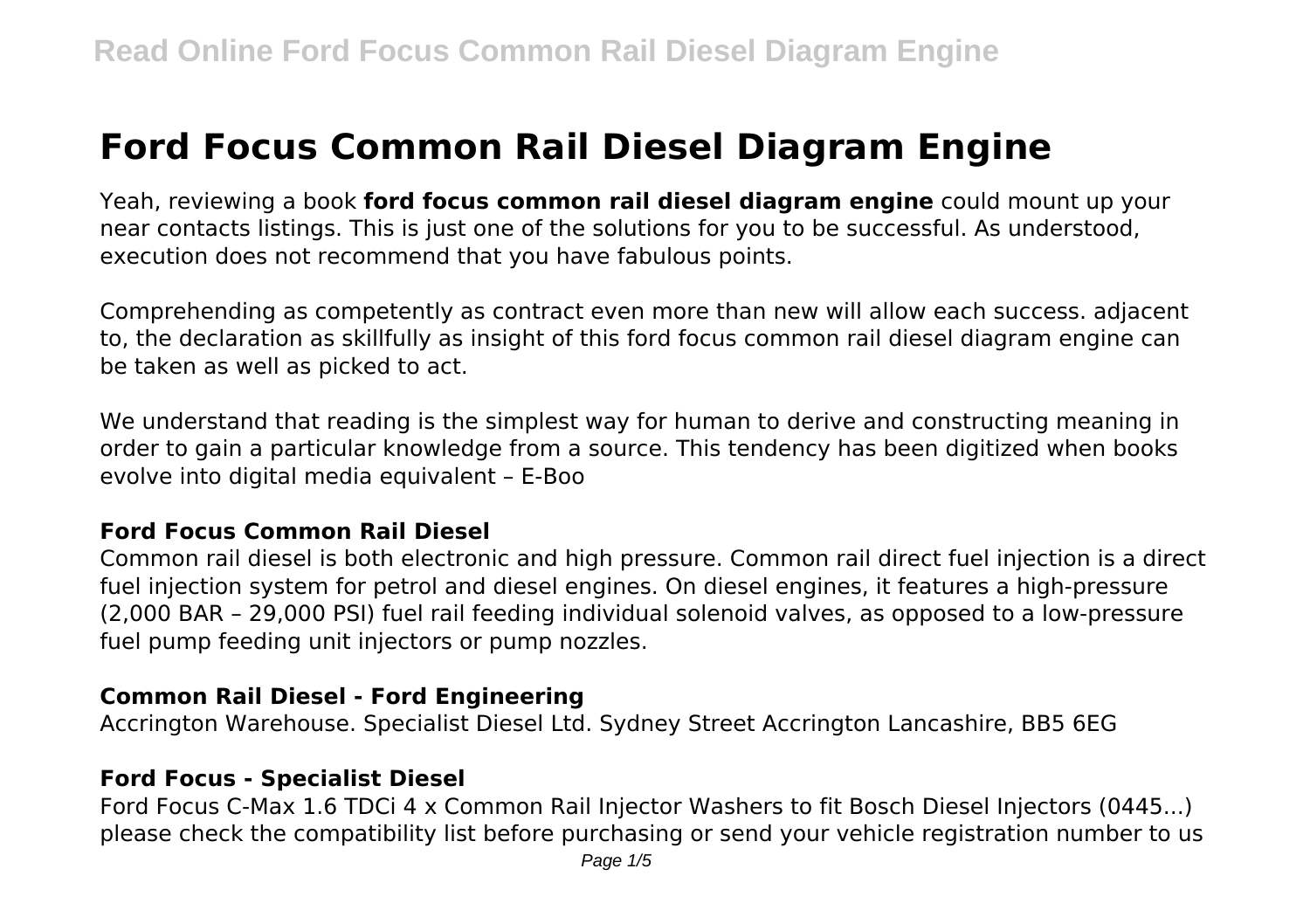if you are unsure. Outside Diameter: 15.6mm Internal Diameter: 7.3mm

### **Ford Focus C-Max 1.6 Bosch Common Rail Diesel Injector ...**

Specs datasheet with technical data and performance data plus an analysis of the direct market competition of Ford Focus 1.5 TDCi (120) in 2017, the model with 5-door hatchback body and Line-4 1499 cm3 / 91.3 cui engine size, 88 kW / 120 PS / 118 hp (ECE) of power, 270 Nm / 199 lb-ft of torque, 6-speed manual powertrain for Europe . Specifications listing with the performance factory data and ...

# **2017 Ford Focus 1.5 TDCi (120) (88 kW / 120 PS / 118 hp ...**

All DLD engines have the Common Rail system. The DLD-416 is equipped with an intercooler and variable geometry turbocharger Garrett GT15. In 2011, instead 16 valve head, the engine got 8-valve cylinder head with one camshaft (DV6C and DV6D engines).

# **Ford 1.6L Duratorq DLD-416 TDCI Engine specs, problems ...**

Both engines utilise common rail diesel technology and are the result of the fourth phase of the cooperation between PSA and Ford (initiated in 1998) [citation needed]. Both engines utilise allnew, third-generation common rail injection systems. The 2.0 engines utilising a system from Siemens and the 2.2 a system from Bosch. In both systems ...

#### **Ford Duratorq engine - Wikipedia**

\* Ford Focus recalls revisited \* On all three generations of the Focus \* Check before buying a used Ford Focus

# **Common Ford Focus problems | What Car?**

The fuel rail sensor, commonly referred to as the fuel pressure sensor, is an engine management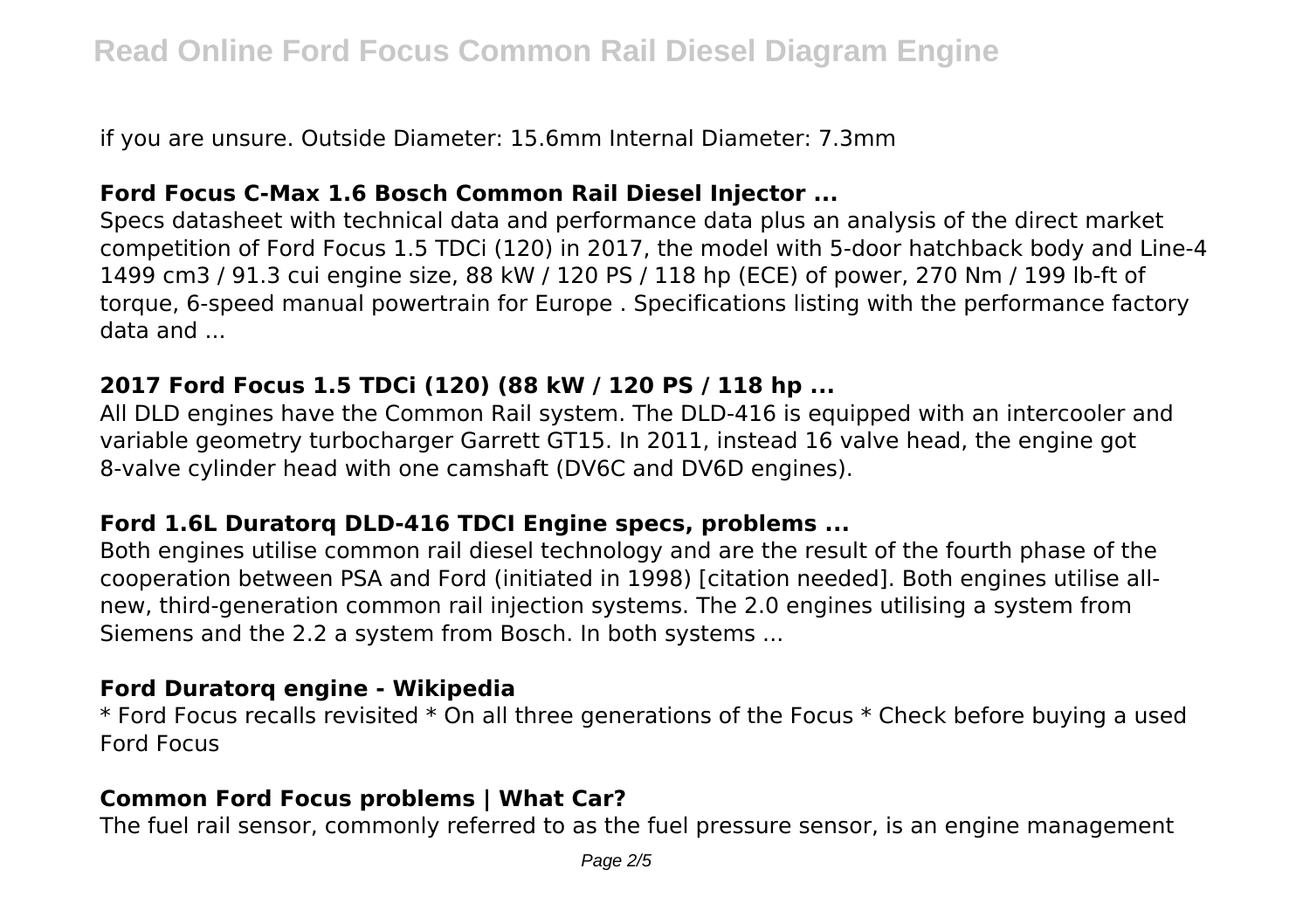component that is commonly found on diesel, and some gasoline injected vehicles. It is a part of vehicle's fuel system and designed to monitor the fuel pressure that is present at the fuel rail.

#### **Symptoms of a Bad or Failing Fuel Rail Sensor ...**

P0087 trouble code definition P0087 is Fuel Rail/System Pressure - Too Low, indicating a fuel system problem. This code is similar to P0088. What the P0087 code means P0087 is a general OBD2 diagnostic trouble code that...

#### **P0087 OBD-II Trouble Code: Fuel Rail/System Pressure - Too Low**

Ford have recently released their 1.5 version at 1499cc, though so far this has not been offered in any Peugeot or Citroen vehicles. These engines are usually fitted with DPF (diesel particulate filters) and fuelled by Bosch Common Rail EDC (electronic diesel control).

#### **1.6, 1.5 and 1.4 TDCi & HDi Tuning Guide | Instructions ...**

Ford Focus Common Rail Diesel Diagram Engine ford focus common rail diesel FORD® KUGA SPECIFICATIONS FORD KUGA SPECIFICATIONS ENGINES Diesel 15-litre TDCi (120 PS) 20-litre TDCi (150 PS) 20-litre TDCi (180 PS) Type : Inline four-cylinder turbo diesel, Common-Rail direct injection, turbocharger Common-Rail direct injection, turbocharger Common-Rail

#### **[eBooks] Ford Focus Common Rail Diesel Diagram Engine**

The 2007 Ford Focus has 750 problems & defects reported by Focus owners. The worst complaints are electrical, accessories - interior, and engine problems.

#### **2007 Ford Focus Problems, Defects & Complaints**

Removal of stubborn diesel injectors from a 1.6Hdi. Applies to most injectors. ... REPLACEMENT ON A FORD FOCUS TDCI - Duration: 18:49. ... Peugeot HDI Common Rail Injector Removal - Duration: ...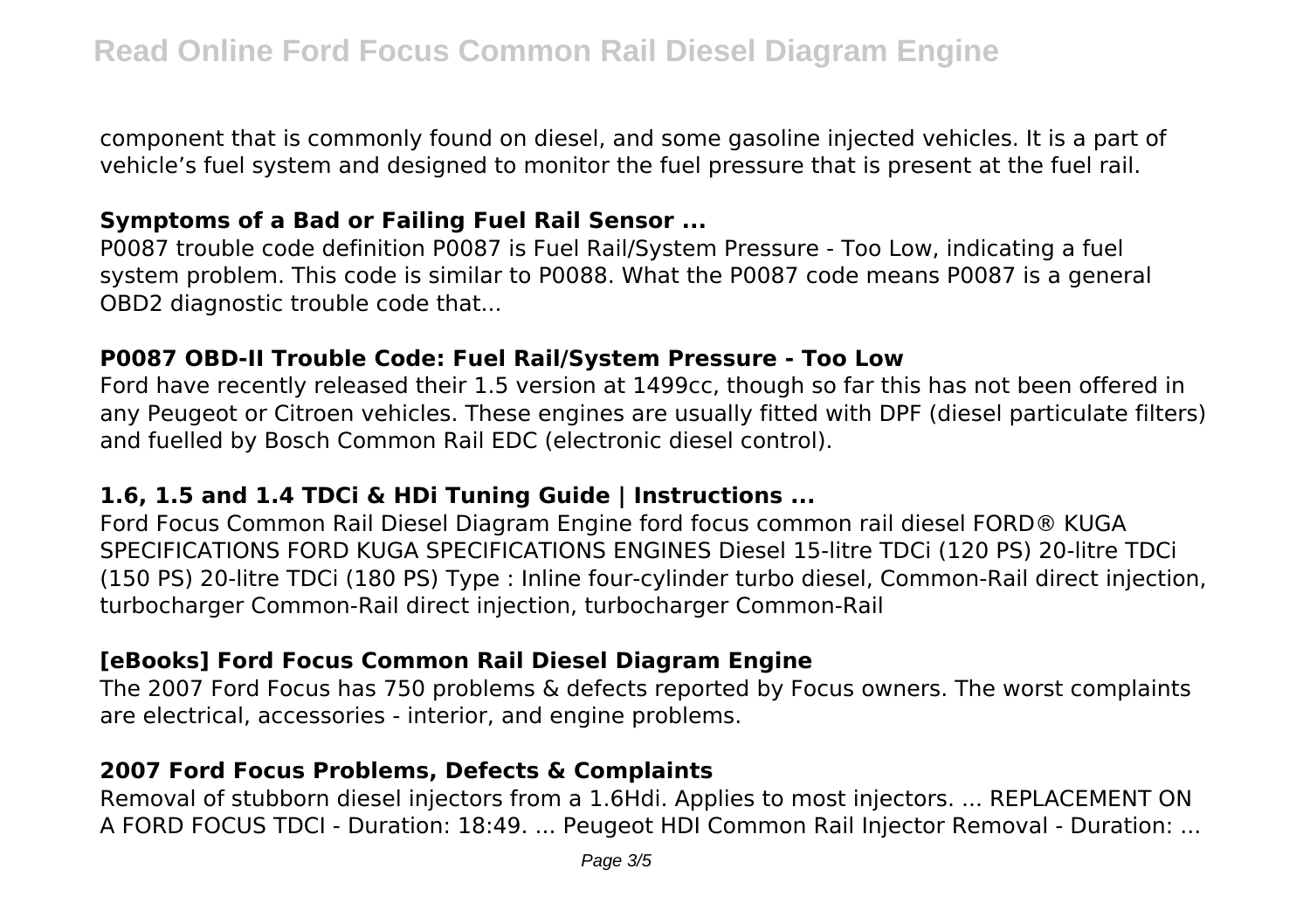### **Removing stubborn injectors without expensive tools**

FORD KUGA SPECIFICATIONS ENGINES . Diesel . 1.5-litre TDCi (120 PS) 2.0-litre TDCi (150 PS) 2.0-litre TDCi (180 PS) Type : Inline four-cylinder turbo diesel, ... Common-Rail direct injection, turbocharger Common-Rail direct injection, turbocharger Common-Rail direct injection, turbocharger Emission control . Oxidation catalyst with water-

# **FORD KUGA SPECIFICATIONS - Ford Motor Company**

Ford Focus Mk3 known faults and common problems Introduced in the UK in 2011, the thirdgeneration Ford Focus saw Ford really make the grade in terms of quality and dependability for the people. Extremely well made with an expansive model range, the Mk3 Focus continued the reputation of being respected and highly regarded for both fleet and ...

#### **Ford Focus known/common problems | Parkers**

FPS7 Fuel Injection Pressure Sensor for 1999-2008 Ford F150 Taurus Mustang Explorer Focus, 98-06 Lincoln LS Town Car Mercury Sable 3.0 4.6 5.4 Fuel Rail Pressure Sensor - Replace Ford 3R3E9F972AA 3.5 out of 5 stars 36

# **Amazon.com: Ford Fuel Rail Pressure Sensor**

Ford Focus 1.6 TDCI P228C & P2291 Low Fuel Pressure - Limp Mode - Duration: ... Delphi Common Rail Diesel pump Autopsy Pt1 - Hyundai Terracan and Kia K2700 pump - Duration: 11:12.

# **Pressure Control Valve, common rail system FORD FOCUS 2.0L TDCI 2013~ G6DB~G 6DCT450**

The Duratorg DLD-418 is a 1.8 L (1753 cm<sup>3</sup>) intercooled common rail diesel engine. It is only a DLD by name, since it is completely unrelated to the 1.4/1.6 units, and is derived from Ford's own 1.8 8v